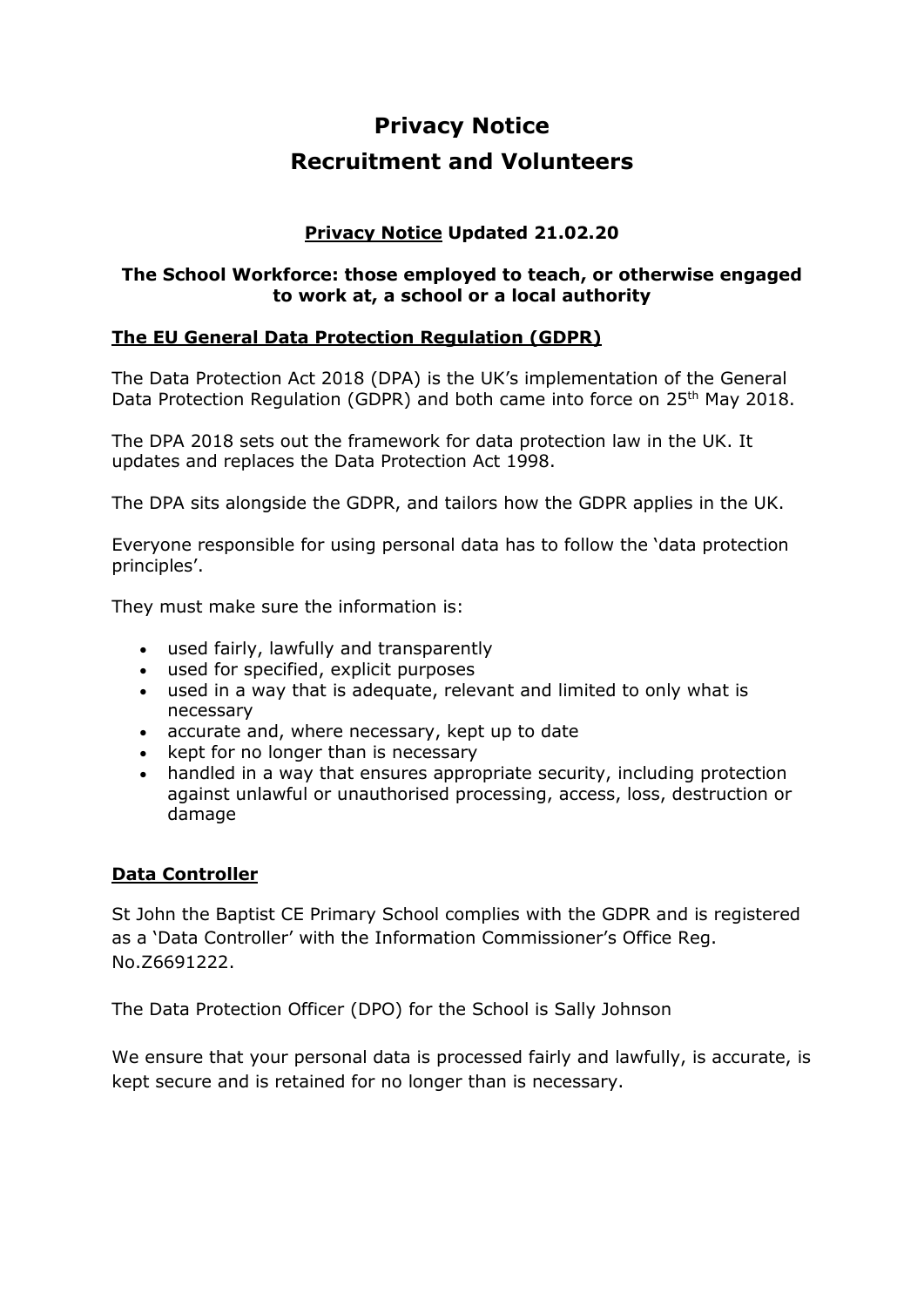# **The Legal Basis for Processing Personal Data**

- Your personal information will be processed in the administration of your application.
- It is processed where it is required by law or regulation.
- During the course of your application it may also be necessary to process your sensitive personal information. This processing will be carried out on the basis of consent - by completing an application form as part of a recruitment process or to become a volunteer you consent to the processing of your personal data.

## **The categories of personal data we are processing**

- The information you provide to in your curriculum vitae and covering letter or the information you provide on the application form (both in paper and electronic form), including:
	- o name, title, address, telephone number, personal email address, national insurance number, date of birth, gender, ethnicity, disabilities, employment history and details of qualifications and experience;
- Any notes made during interview and any additional information you provide to us during an interview process;
- Any other information related to the recruitment process e.g. test results, right to work in the UK
- Information received from the Disclosure and Barring Service in respect of criminal convictions where this is a requirement of the role
- Information from the Health and Care Professional Council (or other relevant professional body) in respect of registration details where this is a requirement of the role
- Details of criminal convictions
- Information about your health
- Documents confirming identity
- Your named referees, from whom we collect the following categories of data:
	- o Current employment history
	- o Referee details

## **How we collect and use information**

We use this personal data to:

- Assess your skills, qualifications, and suitability for the role
- Carry out background and reference checks, where applicable and where required for the role
- To comply with equal opportunities
- To comply with immigration and money laundering legislation
- Communicate with you about the recruitment process
- Keep records related to our recruitment processes
- Comply with legal or regulatory requirements.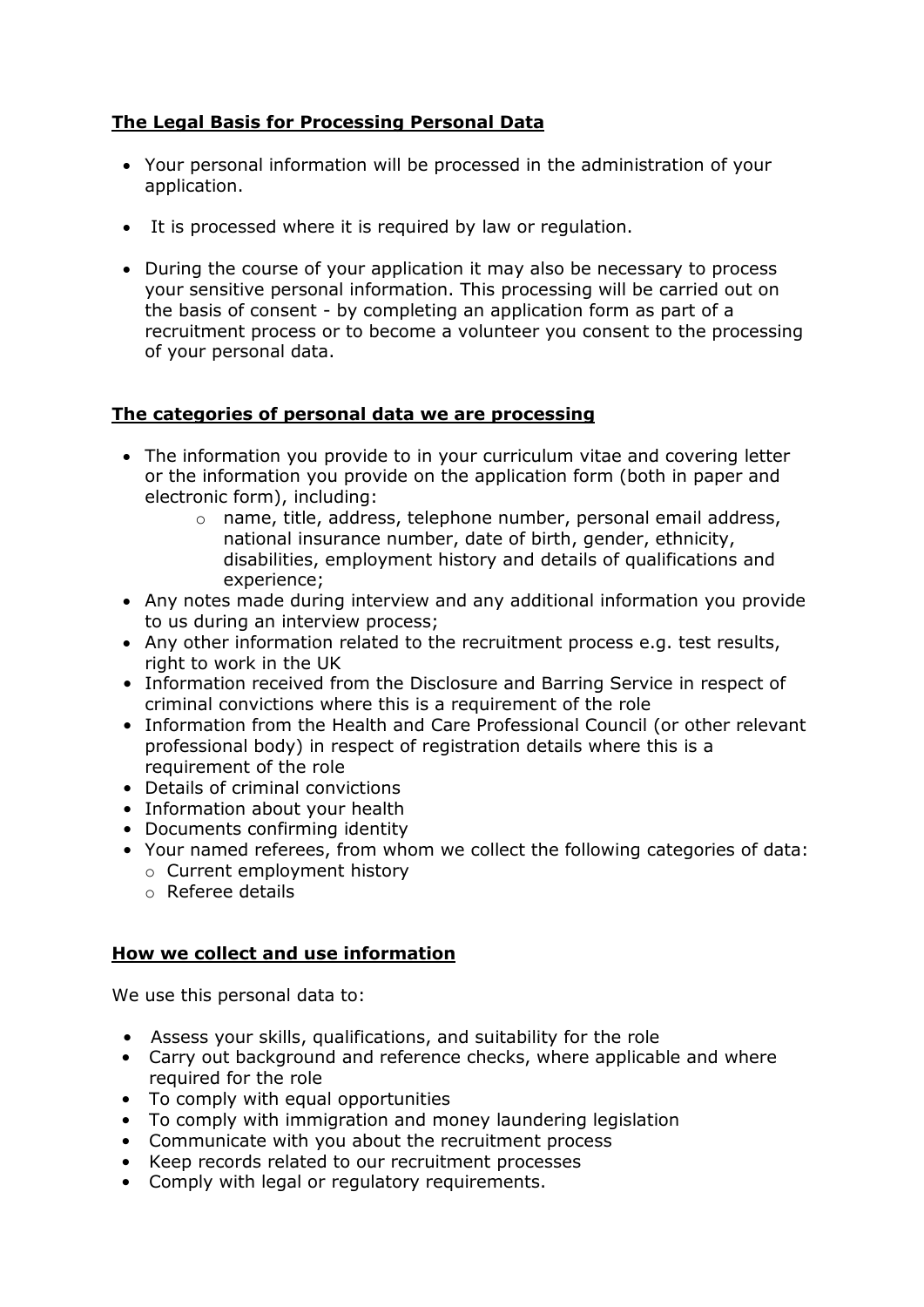#### **Who we share data with**

We may pass data to: $*$ 

- HR advisers / Organisational Change team;
- The recruiting manager and other recruiting panel members;
- IT staff if access to the data is necessary for performance of their roles;
- The Disclosure and Barring Service where this is a requirement of the role
- The Health and Care Professional Council (or other relevant professional body) where this is a requirement of the role
- Other third-party organisations, as allowed by law;
- Other partner agencies that provide services on our behalf;
- HM Revenue and Customs
- UK Boarder or other public authority
- Our local authority
- The Department for Education

We will not share data with third-parties for marketing purposes

#### **Retention Periods**\*

Personal data will not be retained for longer than necessary in relation to the purposes for which they were collected. We will retain your personal information for a period of six months after we have communicated to you our decision about whether to appoint you to the role or within 6 months of the end of your volunteering role. After this period, we will securely destroy your personal information.

\*Amend as appropriate for your school recruitment process

## **Rights**

You have the right to:

- 1. be informed of data processing (which is covered by this Privacy Notice)
- 2. access information (also known as a Subject Access Request)
- 3. have inaccuracies corrected
- 4. have information erased
- 5. restrict processing
- 6. data portability
- 7. intervention in respect of automated decision making (automated decision making is rarely operated within WSCC)
- 8. Withdraw consent (see below)